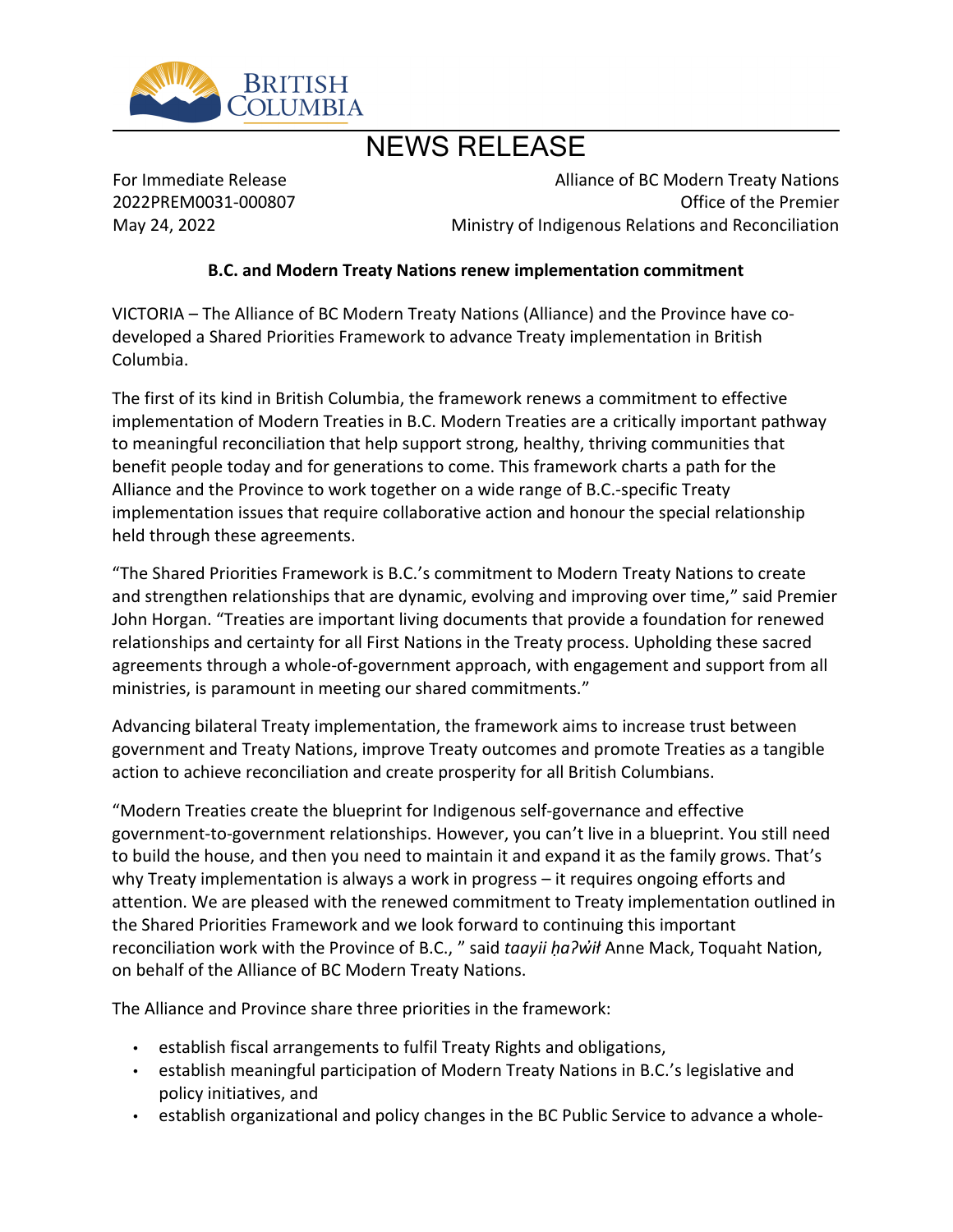of-government approach to Treaty implementation.

At the May 24, 2022, Premier's Forum with the Alliance of BC Modern Treaty Nations, leadership of the eight Modern Treaty Nations, the Premier and cabinet members met to discuss the recently signed framework and other Treaty-related topics. This forum is an important venue for leaders to learn from each other and to build on relationships and hold each other to account on shared priorities. The forum does not replace the important work and relationships that exist between the Province and the individual Modern Treaty Nations.

## **Quotes:**

## **Murray Rankin, Minster of Indigenous Relations and Reconciliation ʹ**

͞Treaties recognize the inherent rights of Indigenous Peoples and enable them to rebuild their communities and governments on their own terms. To uphold our Treaties with the intent they were written, we must be intentional about how we implement them and grow our government-to-government relationships through collaborative action. This framework gives us the vision to do just that."

## President Charles McCarthy, Yuułu?ił?ath Government -

͞I am confident the shared priority framework, established by the Alliance and the Province, will further enhance government-to-government relations for Modern Treaty Nations in B.C. This is a working step to strengthen Indigenous rights in the path towards reconciliation.<sup>"</sup>

## **Elected Council Member Brad Johnson, Huu-ay-aht First Nations -**

͞Our Treaty, and our government-to-government relationship, is living, dynamic and everevolving. The shared priorities framework is a renewal of our commitment, inspired collaboration, and meaningful communication. I am looking forward to seeing the creative and collaborative ways we will work together to realize these shared priorities.<sup>"</sup>

## **Quick Facts:**

- The Alliance was formed in July 2018 by Tla'amin Nation, Tsawwassen First Nation and the Maa-nulth Treaty Nations (Huu-ay-aht First Nations, Ka:'yu:'k't'h'/Chek'tles7et'h' First Nations, Toquaht Nation, Uchucklesaht Tribe and Yuułu?ił?ath Government). Nisga'a Nation joined the Alliance in November 2019.
- The Alliance is a collective of the eight First Nations implementing Modern Treaties in B.C. Seven of those Treaties were negotiated under the BC Treaty Commission process, while the Nisga'a Treaty was negotiated prior to the creation of the BC Treaty Commission.
- The framework is the first agreement between the Province and the Alliance as a collective and was signed in March 2022.

## **Learn More:**

Shared Priorities Framework: <https://www2.gov.bc.ca/gov/content?id=94227BEA05134B6A9A166DBDDAACBB9E>

Alliance of B.C. Modern Treaty Nations: <https://moderntreatyalliancebc.ca/>